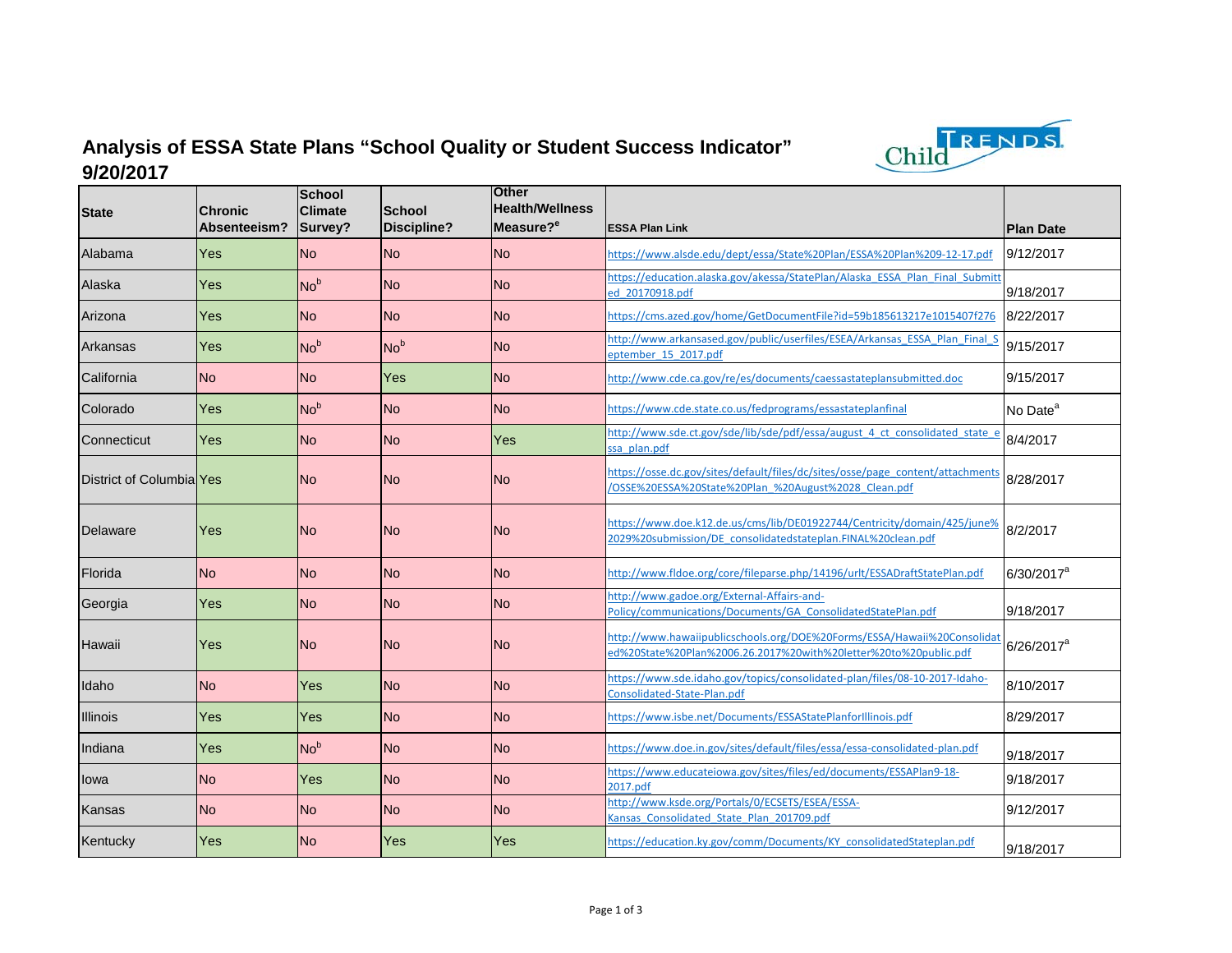| <b>State</b>          | <b>Chronic</b><br>Absenteeism? | <b>School</b><br><b>Climate</b><br>Survey? | <b>School</b><br>Discipline? | <b>Other</b><br><b>Health/Wellness</b><br>Measure? <sup>e</sup> | <b>ESSA Plan Link</b>                                                                                                                           | <b>Plan Date</b>       |
|-----------------------|--------------------------------|--------------------------------------------|------------------------------|-----------------------------------------------------------------|-------------------------------------------------------------------------------------------------------------------------------------------------|------------------------|
| Louisiana             | <b>No</b>                      | <b>No</b>                                  | <b>No</b>                    | <b>No</b>                                                       | https://www.louisianabelieves.com/docs/default-source/louisiana-<br>believes/louisianas-essa-state-plan.pdf?sfvrsn=4                            | 8/8/2017               |
| Maine                 | <b>Yes</b>                     | <b>No</b>                                  | <b>No</b>                    | <b>No</b>                                                       | http://www.maine.gov/doe/essa/documents/ME ConsolidatedStatePlan%20VF<br>%20with%20signature.pdf                                                | 8/1/2017               |
| Maryland              | Yes                            | Yes                                        | <b>No</b>                    | Yes                                                             | http://marylandpublicschools.org/about/Documents/ESSA/MDESSASubmissionC<br>onsolidated State Plan Final.pdf                                     | 9/18/2017              |
| Massachusetts         | Yes                            | <b>No</b>                                  | <b>No</b>                    | <b>No</b>                                                       | http://www.mass.gov/edu/docs/ese/accountability/annual-reports/essa-state-<br>plan.docx                                                         | 5/10/2017 <sup>a</sup> |
| Michigan              | Yes                            | <b>No</b>                                  | <b>No</b>                    | Yes                                                             | http://www.michigan.gov/documents/mde/Michigan ESSA Revised Plan Roun<br>d 2 599901 7.pdf                                                       | 9/6/2017               |
| Minnesota             | Yes                            | <b>No</b>                                  | No                           | <b>No</b>                                                       | http://education.state.mn.us/MDE/dse/ESSA/mnstp/                                                                                                | 9/18/2017              |
| Mississippi           | <b>No</b>                      | <b>No</b>                                  | <b>No</b>                    | <b>No</b>                                                       | http://www.mde.k12.ms.us/docs/state-superintendent/essa-consolidated-state<br>plan-sbe-2017-06-16.pdf?sfyrsn=2                                  | 9/18/2017              |
| <b>Missouri</b>       | Yes                            | <b>No</b>                                  | No                           | <b>No</b>                                                       | https://dese.mo.gov/sites/default/files/ESSA-Plan-Final.pdf                                                                                     | 9/18/2017              |
| Montana               | No <sup>f</sup>                | No <sup>f</sup>                            | <b>No</b>                    | <b>No</b>                                                       | http://opi.mt.gov/Portals/182/Page%20Files/ESSA/Goodbye%20NCLB%2C%20He<br>llo%20ESSA/MT%20ESSA%20Plan-Final-Submitted.pdf                       | 9/17/2017              |
| Nebraska              | <b>Yes</b>                     | <b>No</b>                                  | <b>No</b>                    | <b>No</b>                                                       | https://www.education.ne.gov/ESSA/Documents/FINALDraftESSAPlanNebraskaC<br>9 13 17.pdf                                                          | 9/13/2017              |
| Nevada                | Yes                            | No <sup>c</sup>                            | <b>No</b>                    | No                                                              | http://www.doe.nv.gov/uploadedFiles/ndedoenvgov/content/Boards Commissi<br>ons Councils/ESSA Adv Group/NevadaSubmittedConsolidatedPlanFinal.pdf | 8/4/2017               |
| New Hampshire         | <b>No</b>                      | <b>No</b>                                  | <b>No</b>                    | <b>No</b>                                                       | https://www.education.nh.gov/essa/documents/state-plan.pdf                                                                                      | No Date <sup>a</sup>   |
| New Jersey            | Yes                            | <b>No</b>                                  | <b>No</b>                    | <b>No</b>                                                       | http://www.nj.gov/education/ESSA/plan/plan.pdf                                                                                                  | 8/9/2017               |
| <b>New Mexico</b>     | Yes                            | No <sup>b</sup>                            | <b>No</b>                    | <b>No</b>                                                       | http://ped.state.nm.us/ped/ESSA_docs/FINAL_NMESSAPlan.pdf                                                                                       | 8/9/2017               |
| <b>New York</b>       | Yes                            | <b>No</b>                                  | Yes <sup>d</sup>             | <b>No</b>                                                       | http://www.p12.nysed.gov/accountability/essa/documents/nys-essa-technical-<br>plan-draft-9-18-17-to-usdoe.pdf                                   | 9/18/2017              |
| <b>North Carolina</b> | <b>No</b>                      | <b>No</b>                                  | <b>No</b>                    | <b>No</b>                                                       | http://www.ncpublicschools.org/docs/succeeds/essa-state%20Plan-<br>20170918.pdf                                                                 | 9/18/2017              |
| North Dakota          | <b>No</b>                      | Yes                                        | No                           | <b>No</b>                                                       | https://www.nd.gov/dpi/uploads/1494/ND ConsolidatedStatePlan 8312017.pdf 8/31/2017                                                              |                        |
| Ohio                  | <b>Yes</b>                     | Nob                                        | <b>No</b>                    | <b>No</b>                                                       | http://education.ohio.gov/getattachment/Topics/Every-Student-Succeeds-Act-<br>ESSA/OH ESSA SUBMISSION.pdf.aspx                                  | 9/15/2017              |
| Oklahoma              | Yes                            | <b>No</b>                                  | <b>No</b>                    | <b>No</b>                                                       | http://sde.ok.gov/sde/sites/ok.gov.sde/files/documents/files/OK consolidatedS<br>tateplan web.pdf                                               | 9/15/2017              |
| Oregon                | Yes                            | <b>No</b>                                  | <b>No</b>                    | <b>No</b>                                                       | http://www.oregon.gov/ode/rules-and-<br>policies/ESSA/Documents/APPROVED%20OR ConsolidatedStateplan8-30-17.pdf                                  | 8/30/2017              |
| Pennsylvania          | Yes                            | <b>No</b>                                  | <b>No</b>                    | No                                                              | http://www.education.pa.gov/Documents/K-<br>12/ESSA/Resources/Pa%20ESSA%20Consolidated%20State%20Plan.pdf                                       | 9/18/2017              |